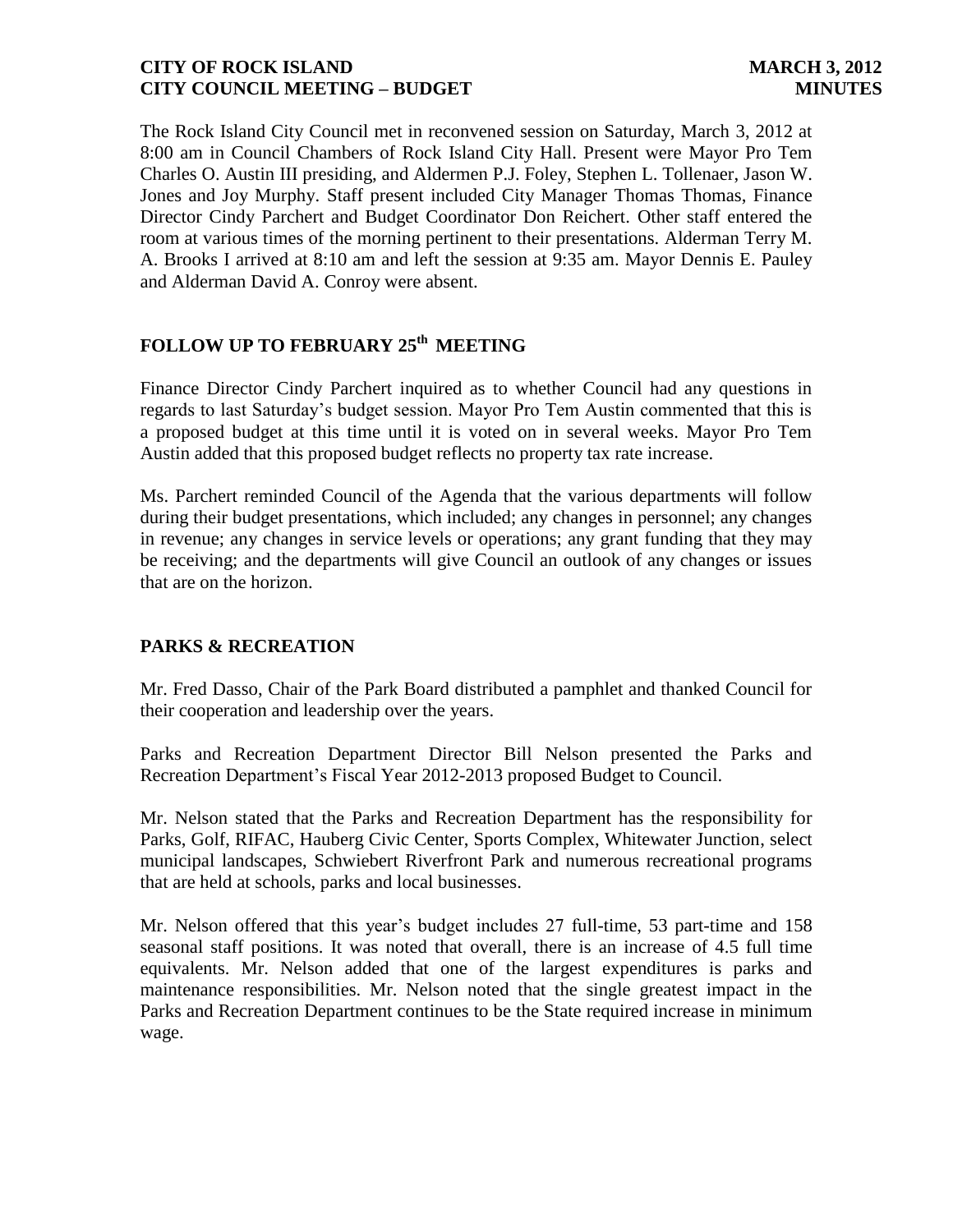Mr. Nelson discussed the administrative side of the budget. Mr. Nelson stated that the overall budget has dropped due to the completion of the expansion of RIFAC. Mr. Nelson indicated that the property tax support versus the value per capita continues to be outstanding with an average tax cost of \$43.80 per person, but the value of \$186.19 is provided to each citizen in the proposed budget. It was noted that personnel expenses are up as a result of the reallocation of time spent by the front office manager carrying out administrative duties. Mr. Nelson stated that transfers to the General Fund are up \$9,000.00 for administrative purposes. It was noted that the contingency and depreciation budget is up \$100,000.00 to reflect a true contingency for the parks. Mr. Nelson stated that a major concern for the future is the new ADA (American Disability Act) requirements. Mr. Nelson further discussed this item.

Mr. Nelson offered that in the parks maintenance area, a fee based support source of income, which is the rental of shelters, does not offset the overall maintenance of the parks. Mr. Nelson added that with golf down and personnel expenses up, additional funds are not available to offset those maintenance costs. Mr. Nelson added that as a result, the supply budget has been cut 33% and the services portion has been cut 41%. It was noted that the maintenance of the parks has been moved to a three tiered system identifying those parks that will receive maintenance every day, once a week and every two or three weeks. Mr. Nelson stated that total fte's will be cut by 1.31 full time equivalents. Mr. Nelson advised that the capital portion of the parks budget includes the grant funded construction of the Martin Luther King Center Park and the Douglas Park blueprint design. Mr. Nelson added that there is an outside grant for \$400,000.00 for construction of Douglas Park that must be matched by another \$400,000.00. It was noted that the total project for Douglas Park is approximately \$2,000,000.00. Mr. Nelson further discussed this item.

Mr. Nelson offered that in the recreational area, they continue to host softball, baseball and soccer tournaments. Mr. Nelson stated that this year, there will be cutbacks in seasonal maintenance assigned to ball fields used by sports associations. Mr. Nelson advised that with the increase in special events at parks and the addition of the liquor license option for Hauberg Civic Center and Schwiebert Riverfront Park, it is believed that this will likely be the revenue producer for the future.

Mr. Nelson discussed Whitewater Junction. It was noted that this upcoming fiscal year will be the  $10<sup>th</sup>$  year of operation. Mr. Nelson stated that their goal this year is to identify a way to open up a secondary concession option for drinks in an effort to speed up the food line. Mr. Nelson added that a second goal is to identify a marketing plan that brings swimmers on days when it is below 75 degrees. Mr. Nelson commented that the only cost effective way of increasing additional revenue is to increase concession and attendance on certain days.

Mr. Nelson then discussed Highland Springs Golf Course, Saukie Golf Course and the Golf Pro Shop. Mr. Nelson stated that nationwide, golf play has fallen off for the last three years. Mr. Nelson stated that Illinois has had an 8.6% drop in play. Mr. Nelson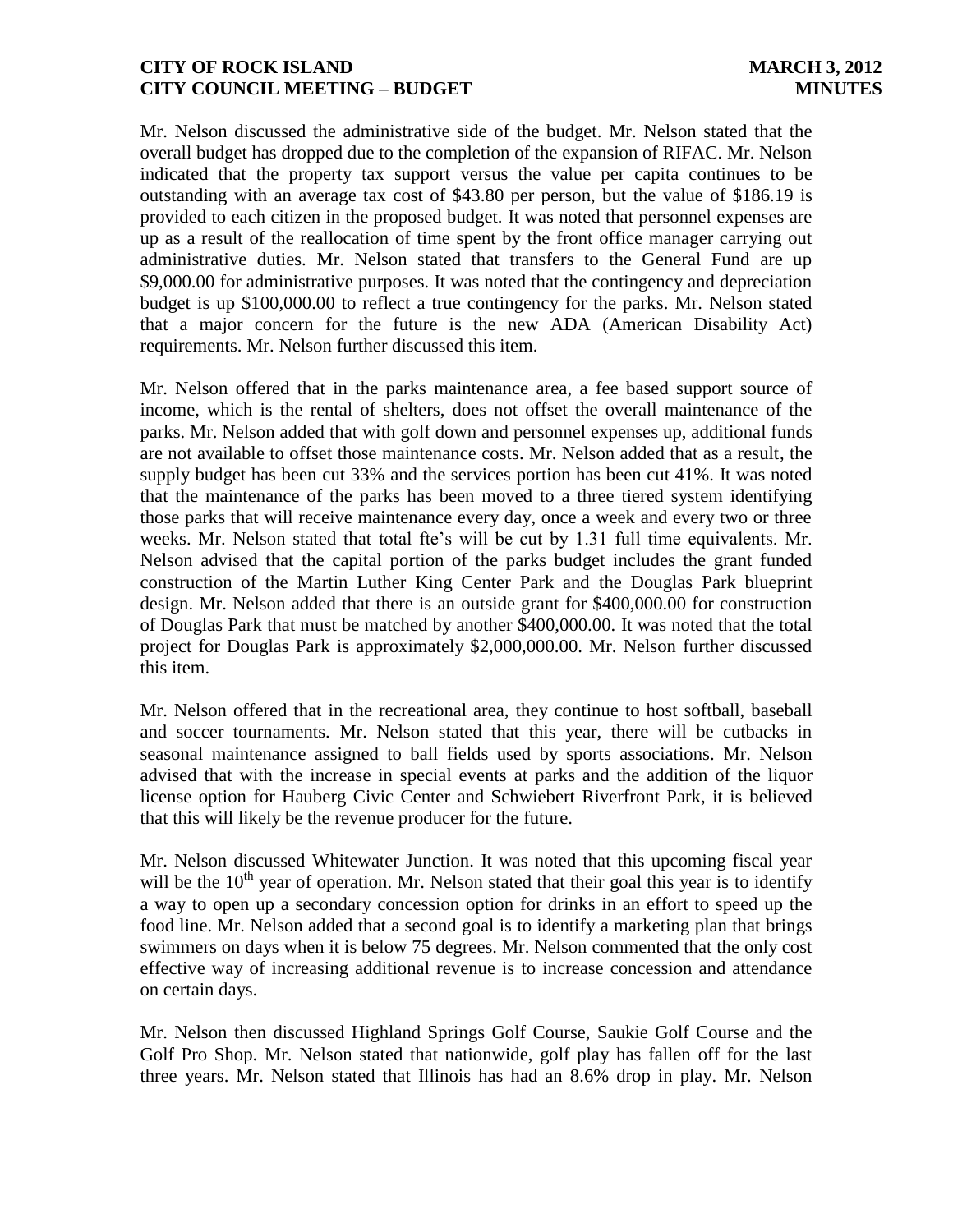added that since 2002, there are fewer golf courses each year than there were the previous year.

Mr. Nelson commented that Highland Springs had a slight increase in rounds. It was noted that Saukie Golf Course ownership was transferred to the City, which released the City of approximately \$85,000.00 of yearly expense. Mr. Nelson advised that overall, the Pro Shop sales over the last 12 years have generated over \$100,000.00 in revenues over expenditures. Mr. Nelson stated that more and more customers are coming from Iowa and there is a retiring baby boom market that should boost the play month numbers in the very near future. It was noted that this year, funds will have to be taken from reserves to purchase a utility cart and a material spreader that is required to maintain the courses. Mr. Nelson advised that the overall budgets for golf show a decrease of 0.83 fte's. Mr. Nelson stated that the primary focus will be to reawaken the public on play opportunities at Saukie and repositioning special offers for both courses.

Mr. Nelson stated that RIFAC is beginning to show a positive impact on the expanded space. Mr. Nelson noted that participation, programming and membership is beginning to build. Mr. Nelson advised that currently, there are more members and memberships than any time in history of this facility. It was noted that the budget includes funds to repave the entry road and back parking lot as well as funding for an engineering study to identify ways of expanding the parking at the facility. Mr. Nelson stated that personnel expenses are down as a result of cutting the RIFAC manager position. However, part time fte's are up as a result of increased programming. Mr. Nelson added that overall, there is a drop of 0.84 fte's. It was noted that supplies are up 12% and service has decreased as a result of moving a roof replacement back a year. Mr. Nelson advised that overall, capital has decreased due to the completion of the expansion. Mr. Nelson stated that marketing will include a new family buddy membership. Mr. Nelson further discussed the family buddy membership.

Mr. Nelson indicated that Schwiebert Riverfront Park is both a tremendous success and a challenge. Mr. Nelson stated that this year, the budget has been built primarily on rentals of the facility, and the concerts and movies will be dependent on the department's ability to find sponsors to fund these events. It was noted that the decrease in this budget is a result of those events being paid for by the sponsors. Mr. Nelson indicated that the rentals of this facility are becoming very popular. Mr. Nelson further discussed the Parks and Recreation's 2012/2013 proposed Budget.

Council discussed ADA requirements as it related to Parks and Recreation facilities. Council discussed golf courses as it related to booking play times and manageability. Council also discussed funding as it related to Douglas Park. In addition, Council, discussed staff as it related to positions at Highland Springs and Saukie Golf Course. Council also discussed events as it related to Schwiebert Riverfront Park and RIFAC memberships as it related to new programming. Council further discussed the Parks and Recreation's 2012/2013 proposed Budget.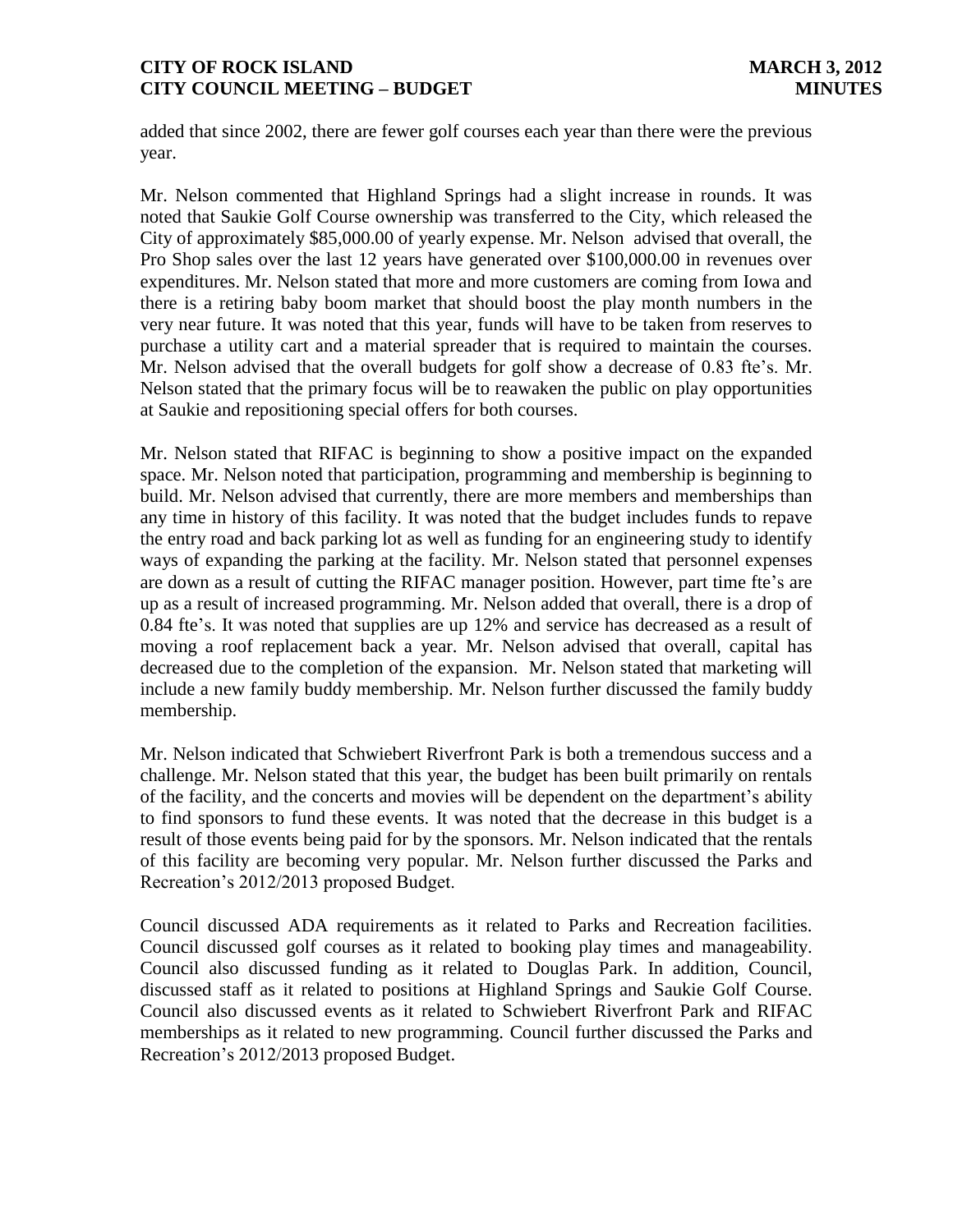# **FINANCE**

Finance Director Cindy Parchert accompanied by Budget Coordinator Don Reichert presented the Finance Department's proposed Budget for Fiscal Year 2012/2013.

Ms. Parchert stated that personnel is down 0.25 (fte's). Ms. Parchert commented that the department is moving an intern position from a paid position to an unpaid position. Ms. Parchert advised that revenues do not really impact the Finance Department. Ms. Parchert indicated that the Finance Department does not anticipate any changes in service levels. However, service levels as well as operational levels will continue to be reviewed. Ms. Parchert noted that over the years, staffing levels have gone down approximately one or two full time equivalents.

Ms. Parchert indicated that it has been her observation that foot traffic coming into the Finance Department has increased over the years in terms of longer lines at the Finance counter. Ms. Parchert added that it has also been observed that people are paying with cash. It was noted that this could be a sign of the economic situation. Ms. Parchert commented that the Finance Department is also seeing more payment arrangements.

Ms. Parchert and Council further discussed payment arrangements as it related to utilities and cash payments.

Council and Ms. Parchert discussed various languages that are now being spoken as it related to customer service and communication.

Ms. Parchert advised that the banking services contract will expire this year and the Finance Department will seek request for proposals for banking services. It was noted that the audit contract will also expire this year.

Council further discussed the Finance Department's proposed 2012/2013 Budget.

# **CITY CLERK**

City Clerk Aleisha Patchin presented the proposed City Clerk's 2012/2013 Budget to Council. Ms. Patchin explained that the 0.45 difference in staffing was contributed to the part time position being moved to employment services. Ms. Patchin advised that the significant increase in supplies is due to the anticipated costs for supplies of the new printer that was installed in the City Clerk's office as a result of the Bizhub printer being moved out of that area. Ms. Patchin added that the proposed purchase of office furniture has also contributed to the increase in supplies. Ms. Patchin indicated that the increase in services is attributed to the clerical assistant's salary previously being budgeted under personnel services. Ms. Patchin discussed revenues as it related to licenses and permits.

Council discussed the City Clerk's 2012/2013 proposed Budget.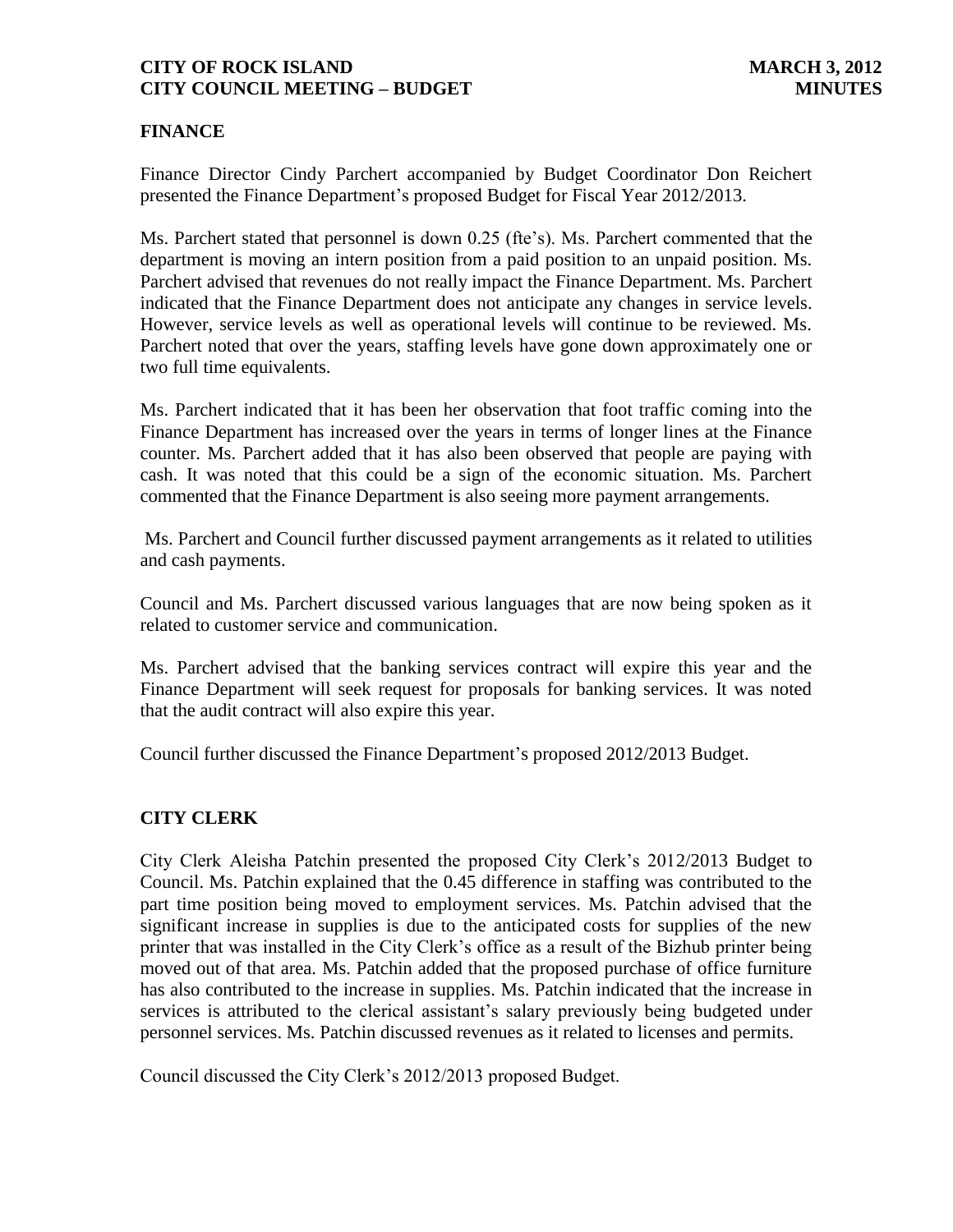#### **FIRE**

Fire Chief Jim Fobert presented the Fire Department's 2012/2013 proposed Budget.

Chief Fobert explained that the Fire budget reflects a 0% increase over last year's budget. Chief Fobert advised that the level of services is unchanged. Chief Fobert indicated that staffing levels remain the same at 59, which is 58 sworn and one civilian. It was noted that a three year agreement was signed with IAFF. Chief Fobert discussed the amortization of new vehicles as it related to cost savings. Chief Fobert stated that the Fire Department is looking at an Assistance Firefighter Grant for the purchase of the next vehicle replacement. Chief Fobert further discussed the proposed purchase.

Fire Chief Fobert advised that service levels will remain the same in regards to paramedics, ambulance and paramedic functions. Chief Fobert discussed costs for supplies and equipment as it related to providing that service.

Fire Chief Fobert discussed revenues. It was noted that the Foreign Fire Tax is a source of revenue. Chief Fobert commented that the Foreign Fire Tax is also mandated by a State statute on how the committee is structured. Chief Fobert noted that it is a working relationship between the firefighters and the Fire Chief. Chief Fobert further discussed the Foreign Fire Tax Committee.

Chief Fobert advised that the ambulance revenues continue to remain steady at \$1.2 to \$1.3 million dollars. Fire Chief Fobert commented that the department is looking in the future on how to work with bad debt. Chief Fobert further discussed this issue.

Council and Fire Chief Fobert discussed ambulance service as it related to mutual aid. Council also discussed the Foreign Fire Tax Committee as it related to the structure of the committee.

Council further discussed the Fire Department's proposed 2012/2013 Budget.

#### **ADMINISTRATIVE SERVICES**

Administrative Services Department Director John Thorson and Assistant Information Technology Director Tim Bain presented the Administrative Services Department's 2012-2013 proposed Budget to Council.

Mr. Thorson stated that 11 employees are in this department. Mr. Thorson offered that seven employees are in the IT Division and four employees are in the Personnel area. Mr. Thorson stated that the department is looking at some changes for the upcoming year. Mr. Thorson advised that the IT Division will have an Information Specialist retiring and the Network Administrator will be leaving the area for personal reasons. Mr. Thorson added that there will be a couple of vacancies in the next fiscal year.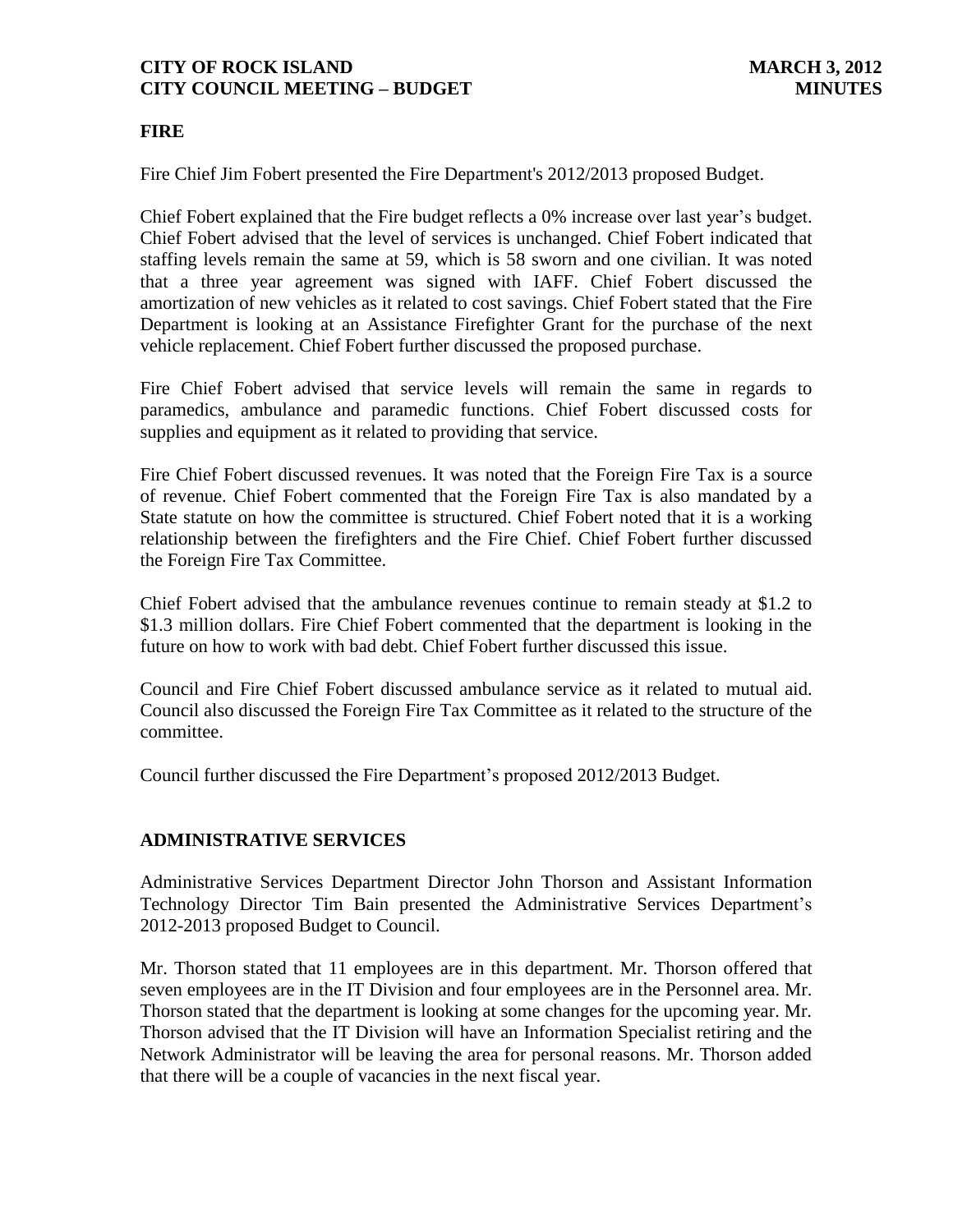Mr. Thorson advised that overall, revenues will increase by about 8% due to increases in health insurance funding and self insurance funding. Mr. Thorson noted that funding comes from five or six sources, but the largest source comes from the employer. It was noted that the employer puts 77% of all the premiums into the health care plan followed by 23% from the employees. Mr. Thorson further discussed funding sources as it related to health insurance and self insurance.

Mr. Thorson advised that overall, the department's expenditures will increase approximately 9%, which is primarily due to increases in capital improvement funding and health care costs. Mr. Thorson indicated that service levels for the department are expected to remain the same. It was noted that the department is proposing to change the arrangement for the onsite clinic. Mr. Thorson indicated that the nurse practitioner and the onsite nurse each work 20 hours per week. However, there is a high demand for the nurse practitioner. It was noted that in the next fiscal year, the department will retain the 20 hours for the onsite nurse and increase the hours for the nurse practitioner to 36. Mr. Thorson further discussed this item. Mr. Thorson advised that no significant changes are being proposed for operations next year.

Mr. Thorson discussed several ongoing projects, some of which included; parking services software implementation; marina software; development of a fleet service RFP; and a printer RFP. Mr. Thorson then discussed several projects for the upcoming year, one of which included Google applications (replacement for Outlook e-mail system). Mr. Bain stated that this will be a cloud based solution in which the concept is to move the email to a hosted solution. Mr. Bain added that the major benefit is to provide much greater capacity as well as a disaster recovery type of solution. Mr. Thorson advised that various projects that are set aside in capital included; fiber optic infrastructure that will occur between Highland Springs Golf Course, Fire Station #2 and the Library in the Southwest area and completing the loop between  $17<sup>th</sup>$  Street,  $24<sup>th</sup>$  Street and  $31<sup>st</sup>$  Avenue.

Mr. Thorson stated that the City is looking to move the pharmacy benefit management services away from Catalyst RX (Walgreens -WHI) to CVS Care Mark. It was noted that this will be effective January 1, 2013.

Mr. Thorson discussed self insurance as it related to building the fund surplus. Mr. Thorson discussed reorganization of the IT Division as it related to replacement of several employees. Mr. Thorson also discussed health insurance as it related to premiums.

Council discussed the Administrative Services Department's proposed 2012/2013 Budget.